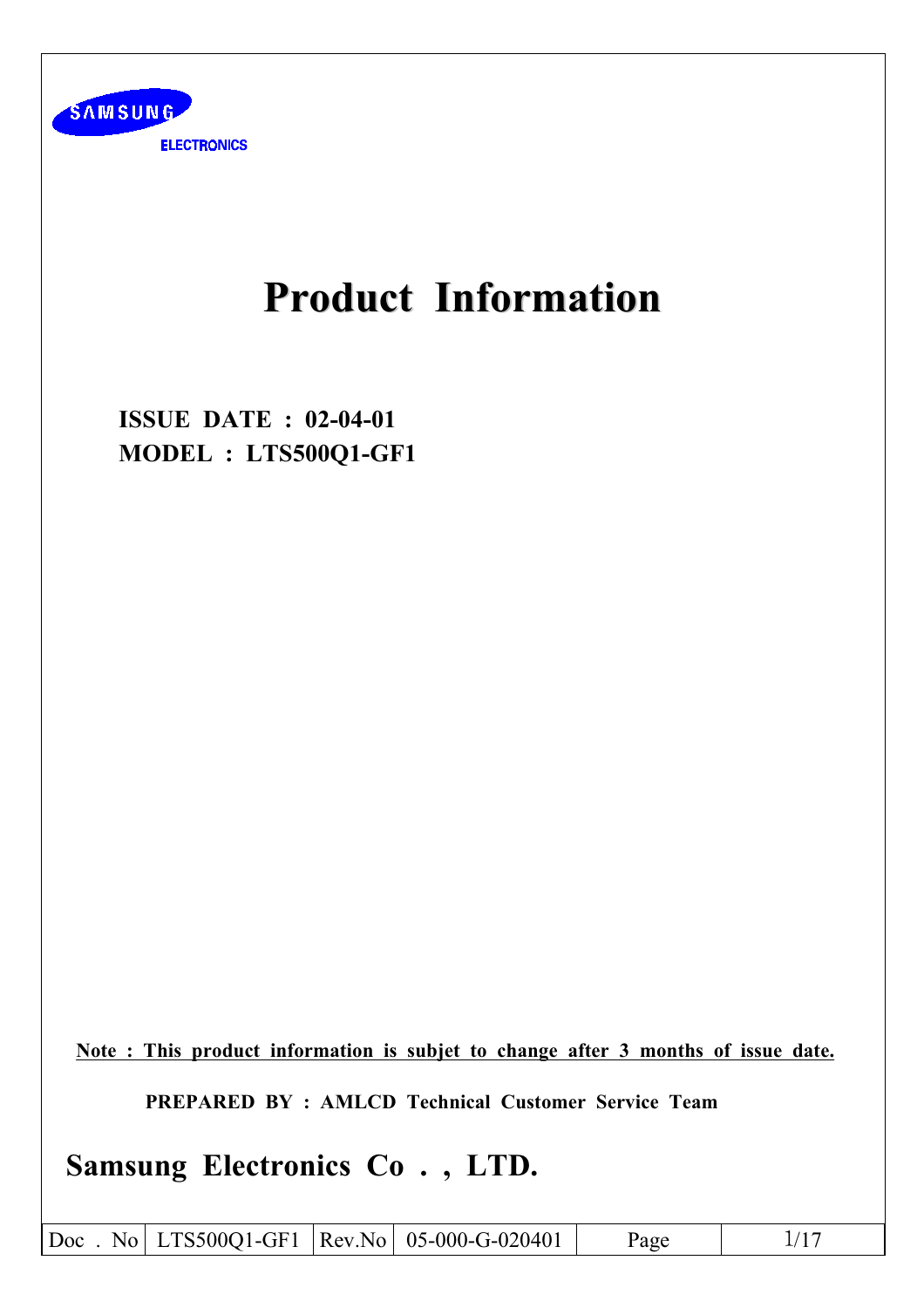## **Contents**

| Revision History                                                                                            | ---------------------------- $(3)$          |
|-------------------------------------------------------------------------------------------------------------|---------------------------------------------|
| General Description                                                                                         | ----------------------------- $(4)$         |
| 1. Absolute Maximum Ratings<br>Absolute Ratings Of Environment<br>1.1<br>Electrical Absolute Ratings<br>1.2 | $\cdots$ ------------------------------ (5) |
| 2. Optical Characteristics                                                                                  | --------------------------- (7)             |
| 3. Electrical Specification<br>3.1 Interface signal pin Assignment                                          | --------------------------- $(11)$          |
| 4. Block Diagram<br>4.1 TFT-LCD Module                                                                      | --------------------------- $(12)$          |
| 5. Pixel Format                                                                                             | $--------------- (13)$                      |
| 6. Outline Dimesions<br>6.1 Module Outline Dimensions                                                       | ------------------------- $(14)$            |
| 7. General Precaution<br>7.1 Handling<br>7.2 Storage                                                        | --------------------------- $(16)$          |

7.3 Others

 $\overline{Doc}$  . No LTS500Q1-GF1 Rev.No 05-000-G-020401 Page  $2/17$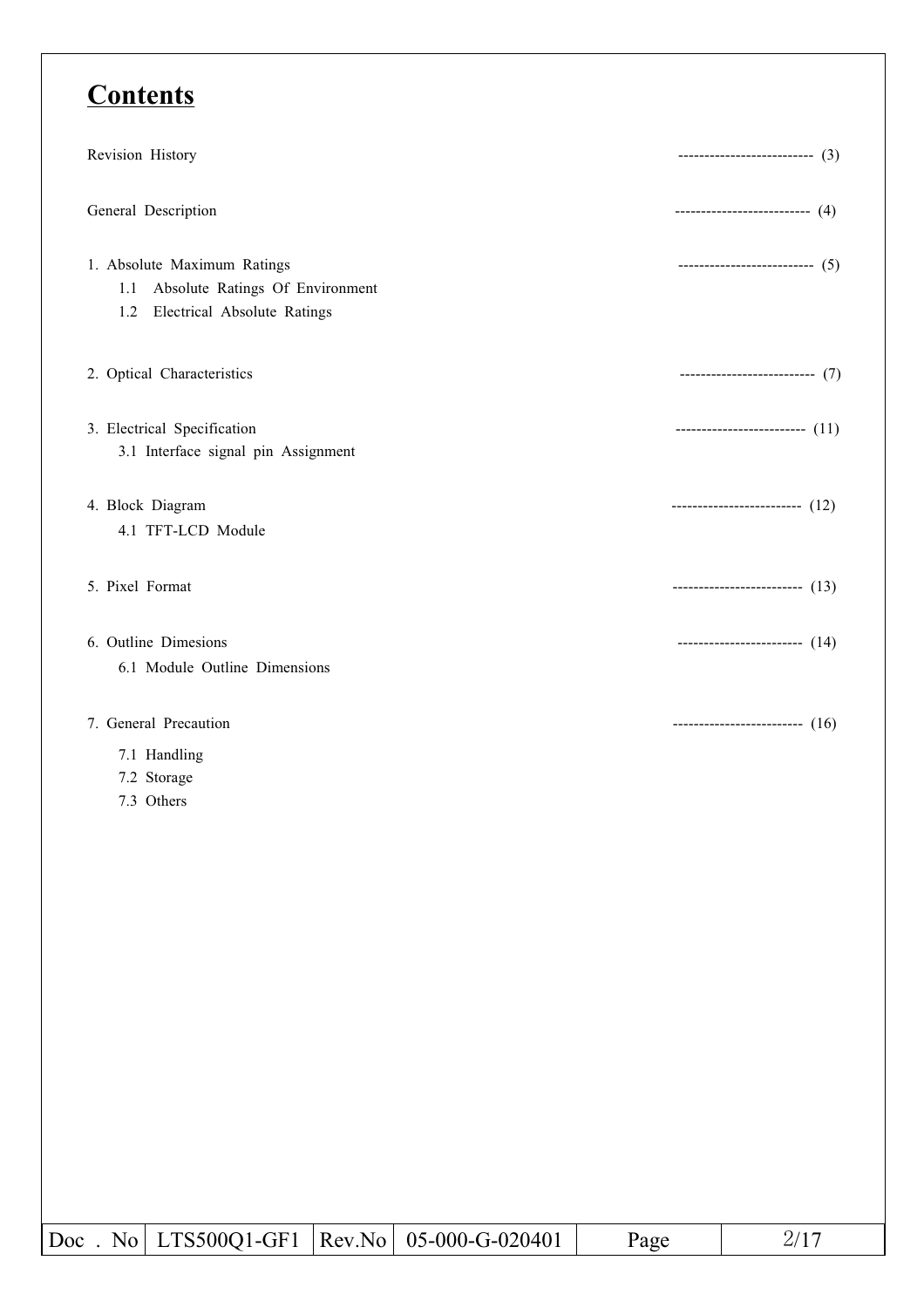|                   |              |      |        | <b>Revision History</b> |         |        |  |
|-------------------|--------------|------|--------|-------------------------|---------|--------|--|
| Data              | Rev. No.     | Page |        |                         | Summary |        |  |
| Apr. 01. 2002     | $000\,$      |      |        | Rev.000 was issued.     |         |        |  |
|                   |              |      |        |                         |         |        |  |
|                   |              |      |        |                         |         |        |  |
|                   |              |      |        |                         |         |        |  |
|                   |              |      |        |                         |         |        |  |
|                   |              |      |        |                         |         |        |  |
|                   |              |      |        |                         |         |        |  |
| $\text{Doc}$ . No | LTS500Q1-GF1 |      | Rev.No | 05-000-G-020401         | Page    | $3/17$ |  |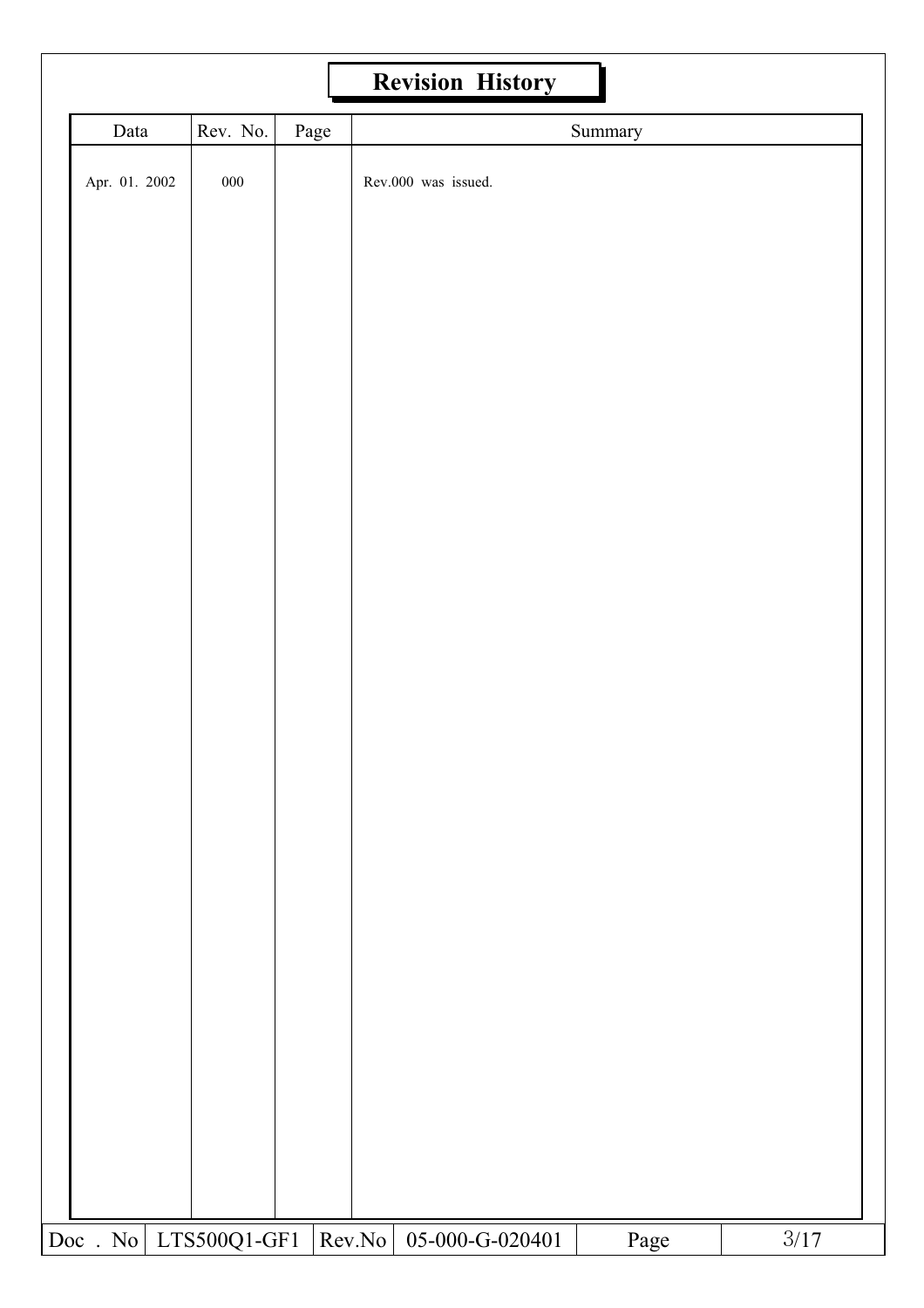## **General Description**

#### \* Description

LTS500Q1-GF1 is a color active matrix TFT (Thin Film Transistor) liquid crystal display (LCD) that uses amorphous silicon TFT as a switching devices. Customer can use the high quality display. This model is composed of a TFT-LCD Module(TFT-LCD panel, back-light system). The resolution of a  $5.0$ " contains  $320 \times 240$  pixels and can display Analog RGB colors.

#### \* Features

- Thin and light weight
- High Luminance, high contrast ratio
- NTSC Analog Interface

#### \* Applications

- Display terminal for AV Units(DVD, VTR)
- Portable LCD TV

#### \* General Information

| <b>Items</b>      | Specification                          | Unit    | <b>Note</b> |
|-------------------|----------------------------------------|---------|-------------|
| Display area      | 101.76(H) x 76.36(V) $(5.0"$ Diagonal) | mm      |             |
| Driver element    | a-Si TFT active matrix                 |         |             |
| Display colors    | Analog RGB                             | colors  |             |
| Number of pixels  | 320(H) x 240(V) (QVGA)                 | pixel   |             |
| Pixel arrangement | RGB vertical stripe                    |         |             |
| Dot pitch         | $0.106(H)$ x $0.318(V)$                | mm      | Dot         |
| Display mode      | Normally White                         |         |             |
| Viewing Direction | 6:00                                   | o'clock |             |
| Surface Treatment | Thin POL/Haze 25                       |         |             |

#### \* Mechanical Information

|      | <b>Item</b> | Min.   | Typ.  | Max.  | Unit | <b>Note</b> |
|------|-------------|--------|-------|-------|------|-------------|
|      | Horizontal  | 12.9.9 | 130.4 | 130.9 |      |             |
| Size | Vertical    | 93.4   | 93.9  | 94.4  | mm   |             |
|      | Depth       | 6.6    | 7.1   | 7.6   |      |             |
|      | Weight      | 76.5   | 91.5  | 106.5 | g    |             |

|  |  |  |  | $ Doc$ . No LTS500Q1-GF1 $ Rev.No $ 05-000-G-020401 | Page |  |
|--|--|--|--|-----------------------------------------------------|------|--|
|--|--|--|--|-----------------------------------------------------|------|--|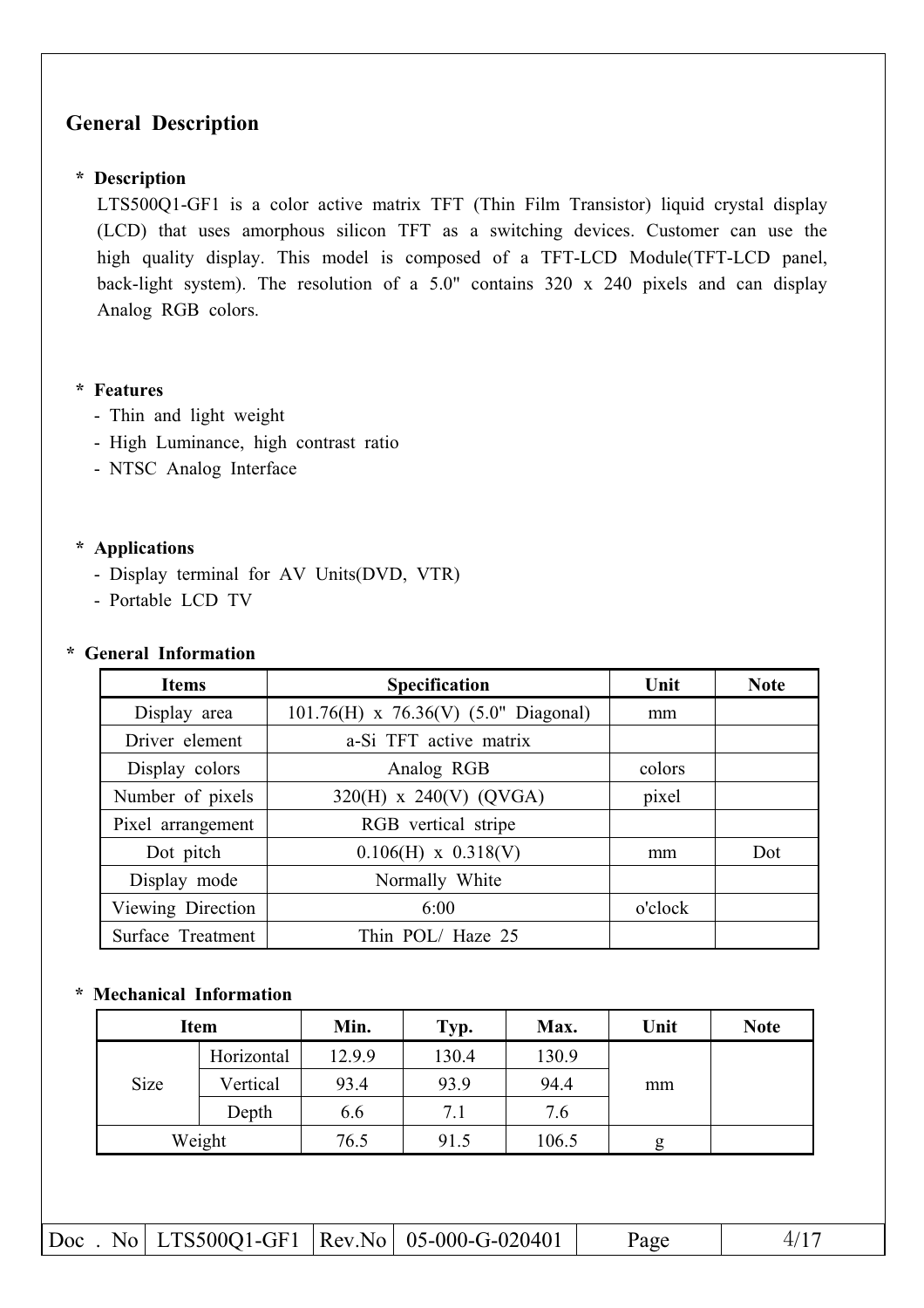## 1. Absolute Maximum Ratings

#### 1.1 Absolute Ratings of Environment

| Item                  | <b>Symbol</b> | Min. | Max. | Unit   | <b>Note</b> |
|-----------------------|---------------|------|------|--------|-------------|
| Storage temperature   | <b>TSTG</b>   | -25  | 60   | ∽<br>◡ |             |
| Operating temperature | <b>TOPR</b>   |      | 50   | ∽      |             |
| (Ambient temperature) |               |      |      | ◡      |             |

Note 1) Temperature and relative humidity range are shown in the figure below. 95 % RH Max.  $(40 °C > Ta)$ 

Maximum wet - bulb temperature at 39 C or less. (Ta >  $40^{\circ}$ C ) No condensation.



#### 1.2 Electrical Absolute Ratings

(1) TFT-LCD Monitor

 $(Ta=25\pm2\degree C, V_{gg}=GND=0V)$ 

| <b>ITEM</b>        | <b>SYMBOL</b>    | MIN.  | TYP.  | MAX. | <b>UNIT</b> | <b>NOTE</b> |
|--------------------|------------------|-------|-------|------|-------------|-------------|
| Input Voltage      | VDD <sub>1</sub> | 2.85  | 3     | 3.3  | V           | (1)         |
| Input Voltage2     | VD <sub>D2</sub> | 4.75  | 5     | 5.25 | V           | (1)         |
| Input Voltage3     | Von              | 20    | 21    | 22   | V           | (1)         |
| Input Voltage4     | Voff             | $-11$ | $-10$ | -9   | V           | (1)         |
| Power Consumption1 | $P_{VDD1}$       |       | 4     |      | mA          | (1)         |
| Power Consumption2 | $P_{VDD2}$       |       | 17    |      | mA          | (1)         |
| Power Consumption3 | $P_{Von}$        |       |       |      | mA          | (1)         |
| Power Consumption4 | $P_{VOFF}$       |       |       |      | mA          | (1)         |
|                    |                  |       |       |      |             |             |

Note 1) Whin operating temperature.

|  |  |  |  | Doc. No LTS500Q1-GF1   Rev.No   05-000-G-020401 | Page |  |
|--|--|--|--|-------------------------------------------------|------|--|
|--|--|--|--|-------------------------------------------------|------|--|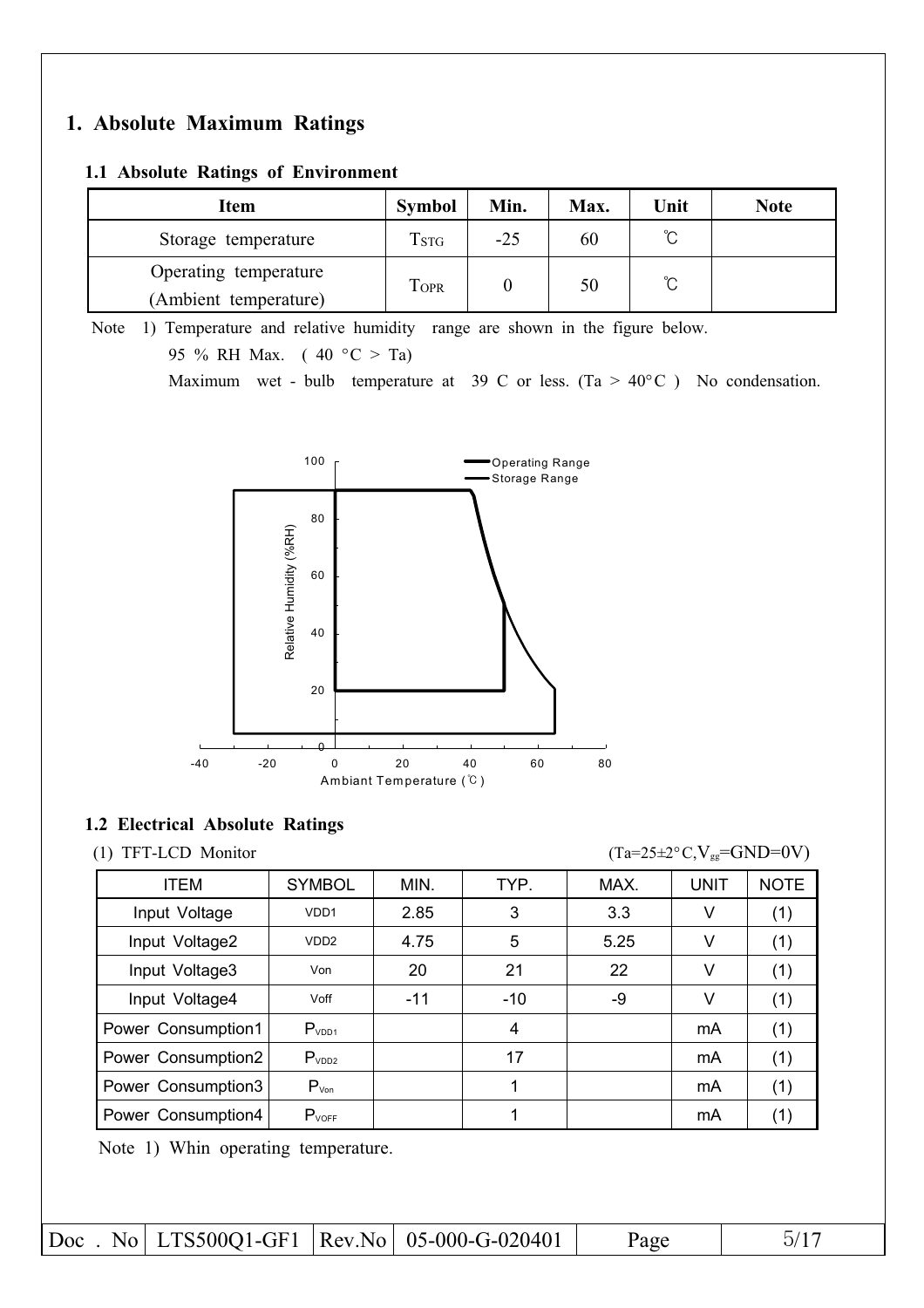## (2) Back-Light Unit

| TEM            | <b>SYMBOL</b> | MIN.                     | TYP    | MAX. | UNIT       | <b>NOTE</b>       |
|----------------|---------------|--------------------------|--------|------|------------|-------------------|
| Lamp Current   |               | 2.0                      |        | 5.5  | $mA_{rms}$ |                   |
| Lamp frequency |               | $\overline{\phantom{0}}$ | 62.936 |      | kHz        |                   |
| Lamp Voltage   |               |                          | 665)   |      | Vrms       | $\left( 2\right)$ |

Note 1) Brightness Range: OSD Min./Max.

Note 2) Lamp Current 5.0mArms

|  |  |  |  | $ Doc$ . No $ LTS500Q1-GF1 $ $ Rev.No $ 05-000-G-020401 | Page |  |
|--|--|--|--|---------------------------------------------------------|------|--|
|--|--|--|--|---------------------------------------------------------|------|--|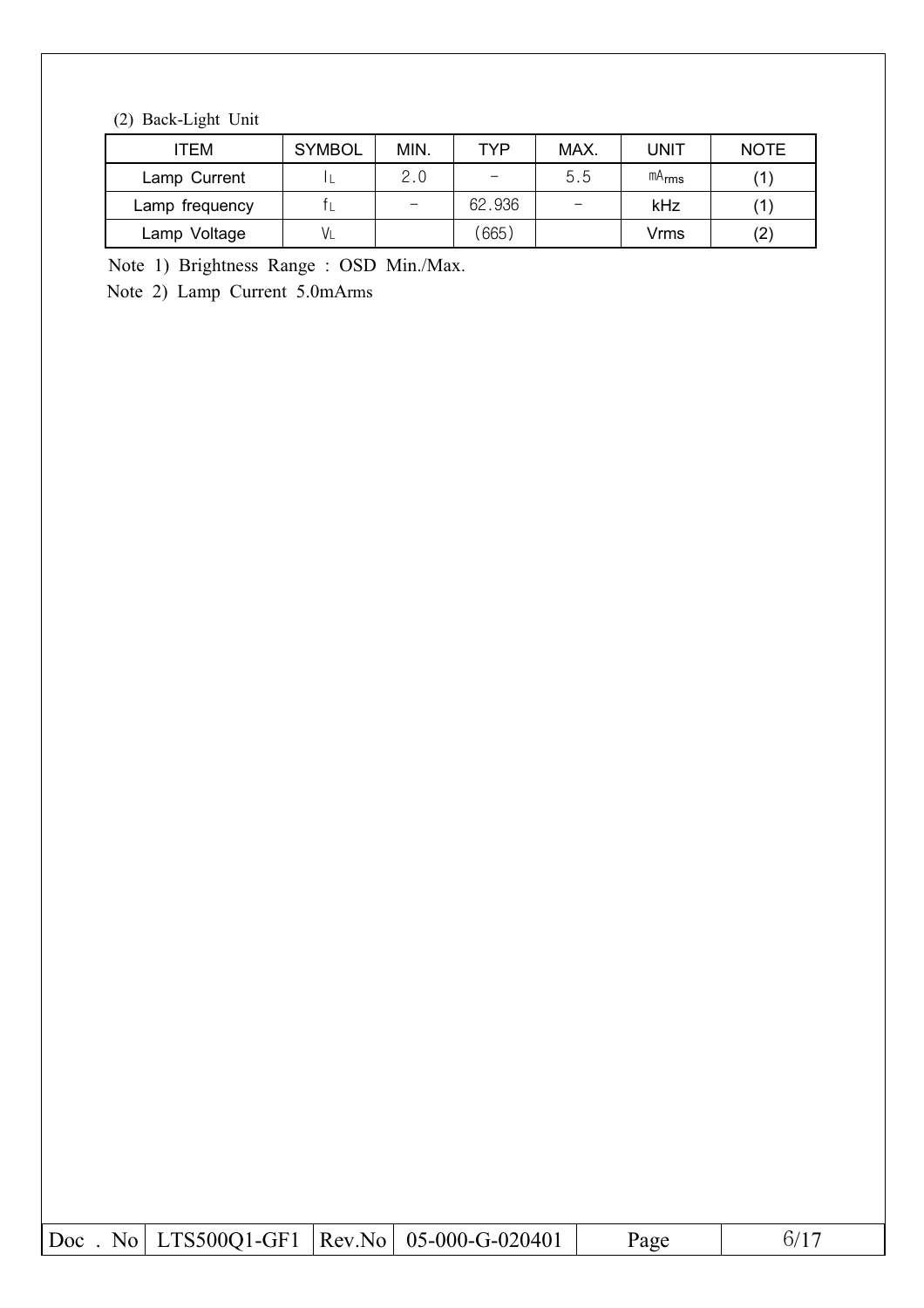## 2. Optical Characteristics

The following items are measured under stable conditions. The optical characteristics should be measured in a dark room or equivalent state. Measuring equipment: BM-5A. (VDD1=3V, VDD2=5V, fV=60Hz, fH=15.734kHz, Built-in inverter, Ta = 25  $\pm$  2°C)

| <b>ITEM</b>                             |              | <b>SYMBOL</b> | COND ITION      | MIN.                     | TYP.                     | MAX.                     | UNIT                   | <b>NOTE</b>             |
|-----------------------------------------|--------------|---------------|-----------------|--------------------------|--------------------------|--------------------------|------------------------|-------------------------|
| Contrast Ratio                          |              | <b>CR</b>     |                 | 200                      |                          |                          |                        | $2)-1$                  |
| Response                                | Rising       | <b>TR</b>     |                 | $\overline{\phantom{0}}$ | $\overline{\phantom{0}}$ | 10                       |                        |                         |
| time at 25<br>$\mathrm{C}^{\circ}$      | Fallin<br>g  | TF            |                 |                          |                          | 40                       | $\mathsf{m}\mathsf{s}$ | 3)                      |
| Average Luminance<br>of White(9 Points) |              | YL, AVE       | $\phi = 0$      | —                        | (400)                    |                          | cd/m <sup>2</sup>      | $2)-2$                  |
| Center Luminance                        |              | $Y_L$         | $\theta = 0$    | $\overline{\phantom{0}}$ | 350                      | $\overline{\phantom{0}}$ |                        |                         |
| Color Gamut                             |              |               |                 | $\overline{\phantom{0}}$ | 42                       | 45                       | $\%$                   |                         |
|                                         | Red          | <b>RX</b>     | Viewing         |                          | 0.580                    |                          |                        |                         |
| Color                                   |              | RY            | Normal<br>Angle |                          | 0.340                    |                          |                        | Measuring<br>Equipment: |
|                                         | Green        | GX            |                 |                          | 0.308                    |                          |                        |                         |
| Chromaticit                             |              | GY            |                 | ± 0.0                    | 0.537                    | ± 0.02                   |                        |                         |
| У                                       | <b>B</b> lue | BX            |                 | 25                       | 0.153                    | 5                        |                        | PR-650<br>1)            |
| (CIE 1931)                              |              | BY            |                 |                          | 0.124                    |                          |                        |                         |
|                                         |              | WX            |                 |                          | 0.310                    |                          |                        |                         |
|                                         | White        | WY            |                 |                          | 0.320                    |                          |                        |                         |
|                                         |              | $\theta L$    |                 | 45                       |                          |                          |                        |                         |
| Viewing                                 | Hor.         | $\theta$ R    |                 | 45                       | $\qquad \qquad -$        |                          |                        |                         |
| Angle                                   |              | φH            | $CR \geq 10$    | 30                       | $\overline{\phantom{0}}$ |                          | Degrees                | 1)                      |
|                                         | Ver.         | φL            |                 | 10                       | $\qquad \qquad -$        |                          |                        |                         |
| 9 Points White<br>Variation             |              | δW            |                 |                          |                          | 2.0                      |                        | $2)-3$                  |

\* Luminance measurement condition: 1. OSD Key Setting : Maximum Luminance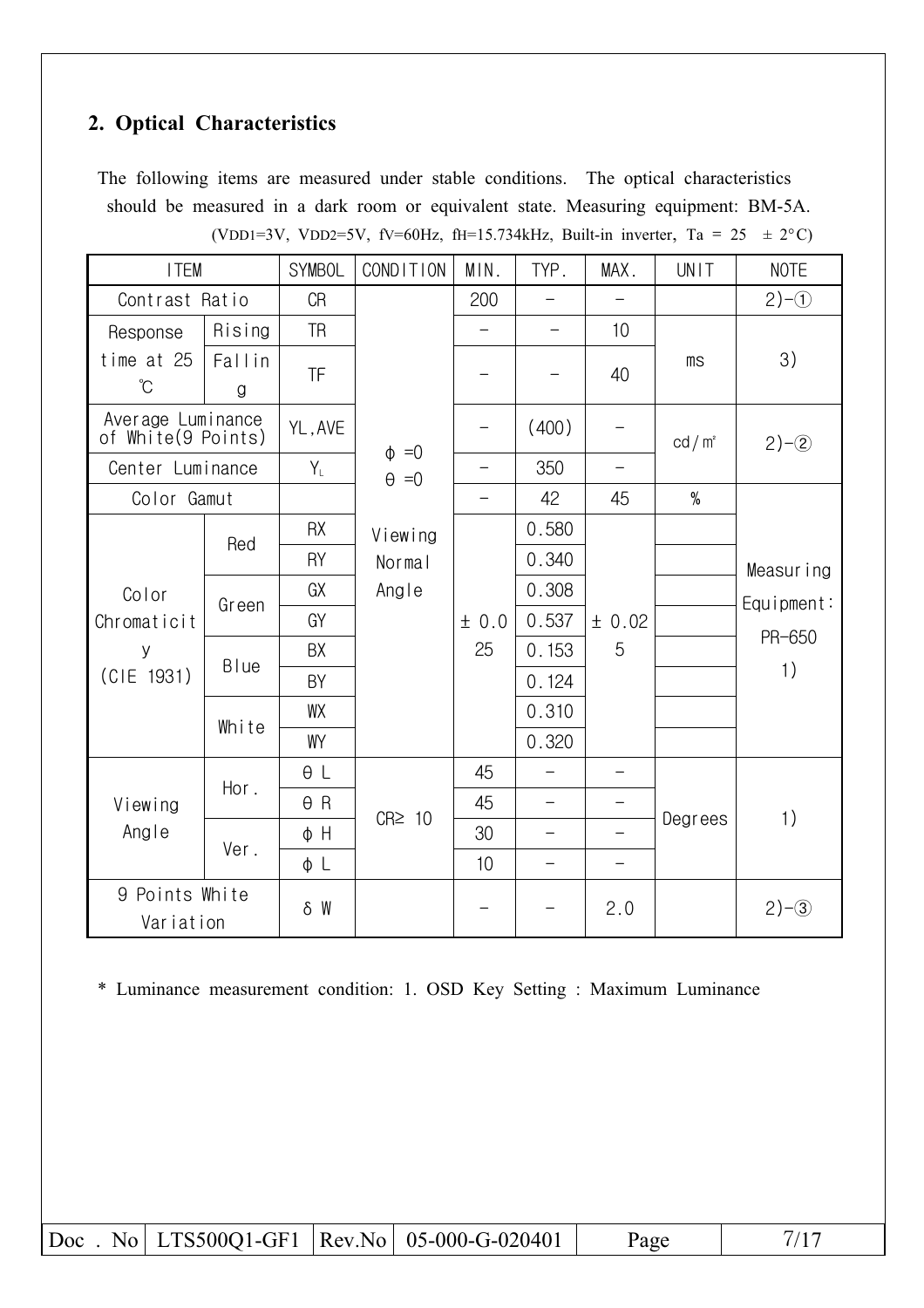

Note 1) Definition of Viewing Angle : Viewing angle range (10 ≤ CR)







- 10 Definition of Contrast Ratio (CR) : Ratio of gray max (Gmax), gray min (Gmin) at 9 points
- 2 Definition of Average Luminance of White : measure the luminance of white at 9 points.
- 3 Definition of White Variation( $\delta$  w) : measure the Variation at 9 points.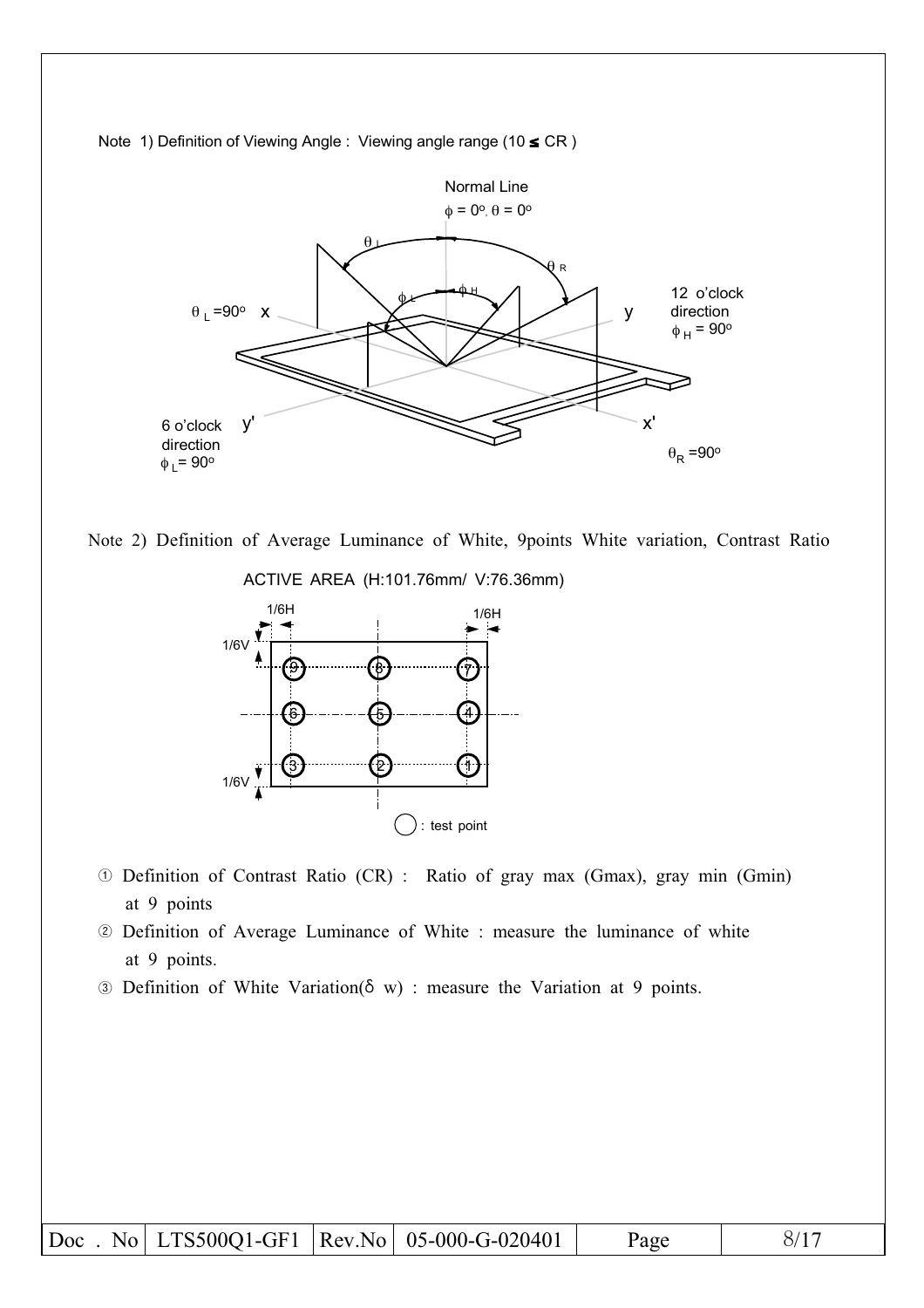



|  |  |  | $\vert$ Doc. No   LTS500Q1-GF1   Rev.No   05-000-G-020401 | Page |  |
|--|--|--|-----------------------------------------------------------|------|--|
|--|--|--|-----------------------------------------------------------|------|--|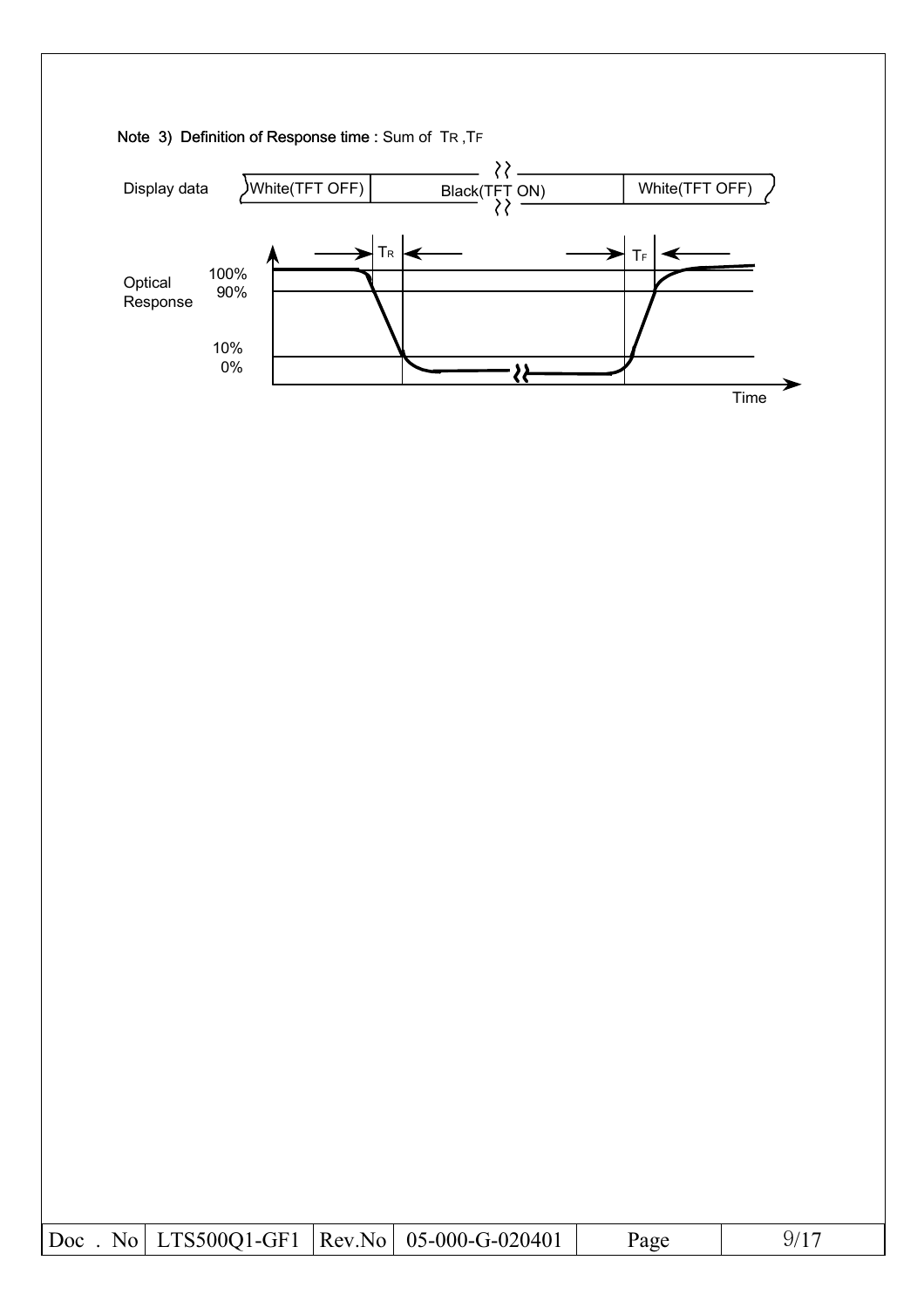#### Note 4) Test Equipment Setup

After stabilizing and leaving the panel alone at a given temperature for 30 min, the measurement should be executed. Measurement should be executed in a stable, windless, and dark room. 30 min after lighting the Front-light or reference light source. The reflected light intensity should be measured in the center of screen. The incident angle of the light source is 30° to the normal direction where the photodetector is positioned.

Environment condition : Ta = 25  $\pm$  2 °C



|  |  |  | Doc. No LTS500Q1-GF1  Rev.No   05-000-G-020401 | Page | 10/17 |
|--|--|--|------------------------------------------------|------|-------|
|--|--|--|------------------------------------------------|------|-------|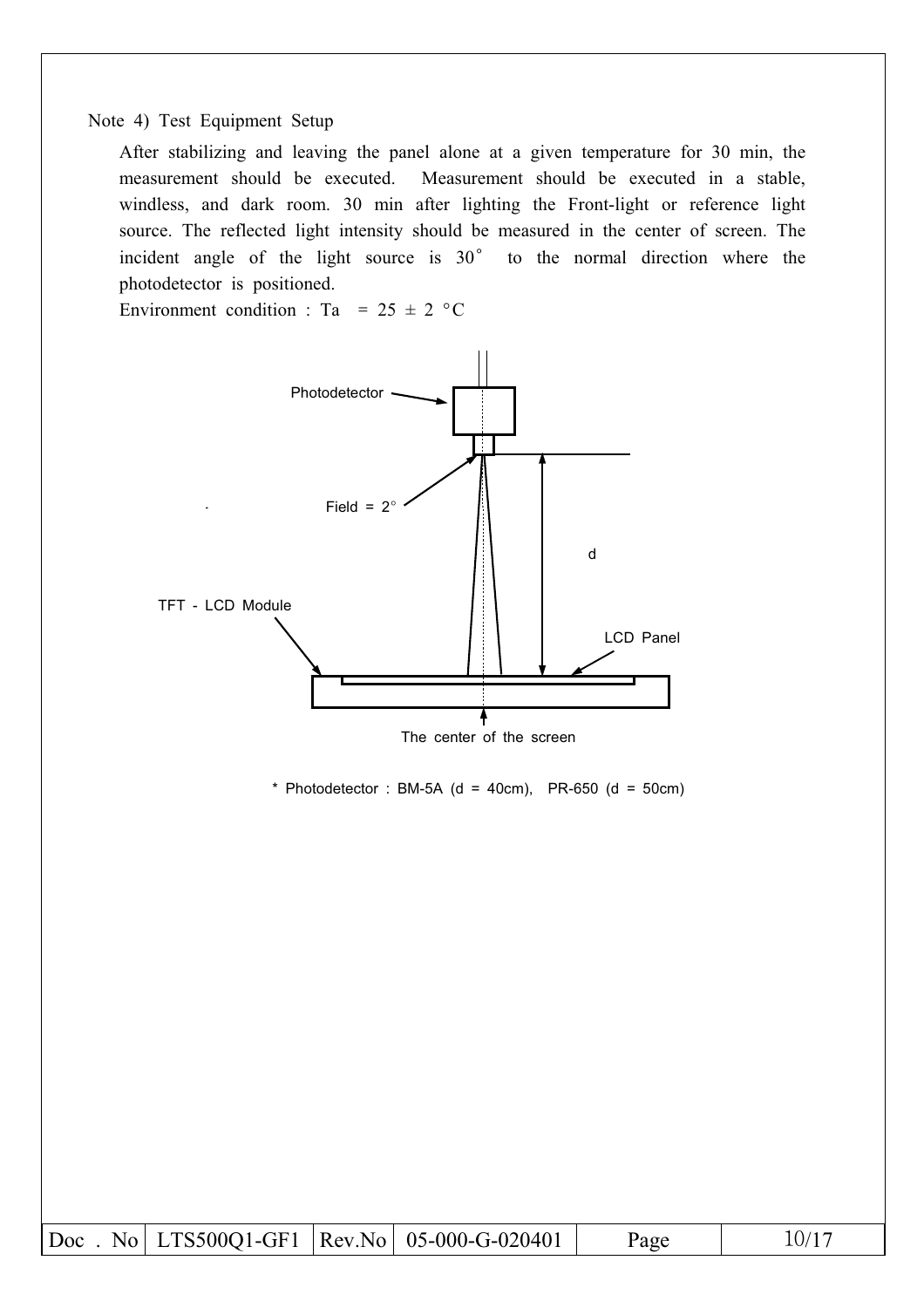## 3. Electrical Specification

### 3.1 Interface signals pin assignment

| Pin              | Signal           | Description                        |
|------------------|------------------|------------------------------------|
| $\mathbf{1}$     | <b>GND</b>       | Ground                             |
| $\overline{2}$   | <b>VCOMS</b>     | L/C Conversion Pulse 1             |
| $\overline{3}$   | <b>GND</b>       | Ground                             |
| $\overline{4}$   | <b>STH</b>       | Source IC Start Pulse              |
| 5                | <b>VBS</b>       | Bias Control Voltage               |
| 6                | <b>GND</b>       | Ground                             |
| $\boldsymbol{7}$ | <b>RIN</b>       | Analog Red Data Input              |
| 8                | <b>GIN</b>       | Analog Green Data Input            |
| 9                | <b>BIN</b>       | Analog Blue Data Input             |
| 10               | <b>GND</b>       | Ground                             |
| 11               | <b>OE</b>        | Output Enalble Signal              |
| 12               | VDD1             | Input Voltage1                     |
| 13               | <b>MOD</b>       | Smpling Mode selection Terminal    |
| 14               | <b>GND</b>       | Ground                             |
| 15               | CPH1             | Source IC Clock1                   |
| 16               | CPH <sub>2</sub> | Source IC Clock2                   |
| 17               | CPH <sub>3</sub> | Source IC Clock3                   |
| 18               | <b>GND</b>       | Ground                             |
| 19               | VDD <sub>2</sub> | Input Voltage 2                    |
| 20               | VDD <sub>2</sub> | Input Voltage 2                    |
| 21               | <b>STV</b>       | Gate IC Start Pulse                |
| 22               | <b>OEV</b>       | GATE IC Output Enable Signal       |
| 23               | <b>CPV</b>       | Gate IC Clock                      |
| 24               | <b>GND</b>       | Ground                             |
| 25               | <b>VOFF</b>      | Gate IC Output Part Ground Vlotage |
| 26               | <b>GND</b>       | Gound                              |
| 27               | VDD1             | Input Voltage 1                    |
| 28               | <b>VON</b>       | Gate IC Output Part Drive Voltage  |
| 29               | <b>GND</b>       | Ground                             |
| 30               | <b>VCOMG</b>     | L/C Conversion Pulse 2             |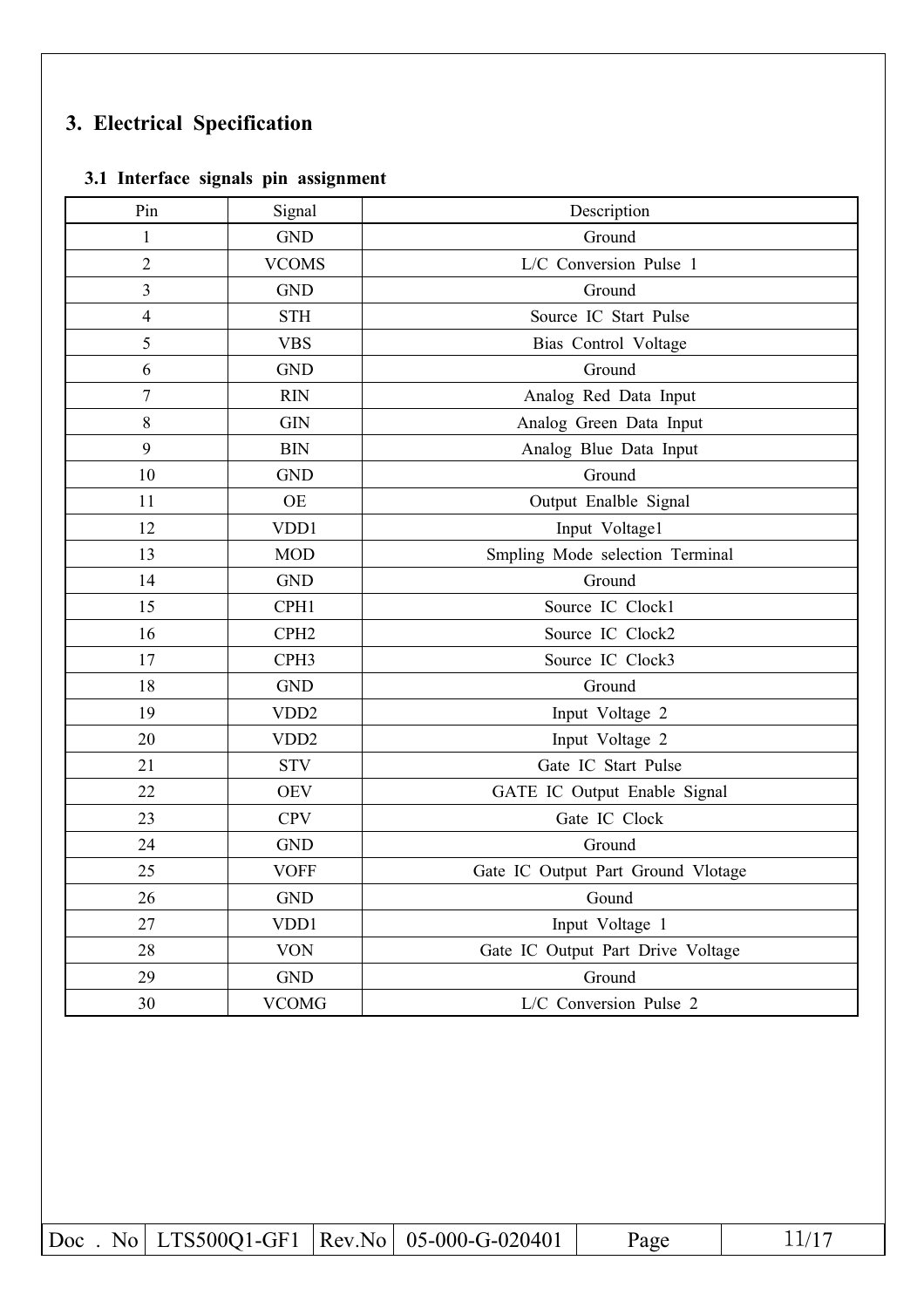## 4. Block Diagram

#### 4.1 TFT-LCD Module

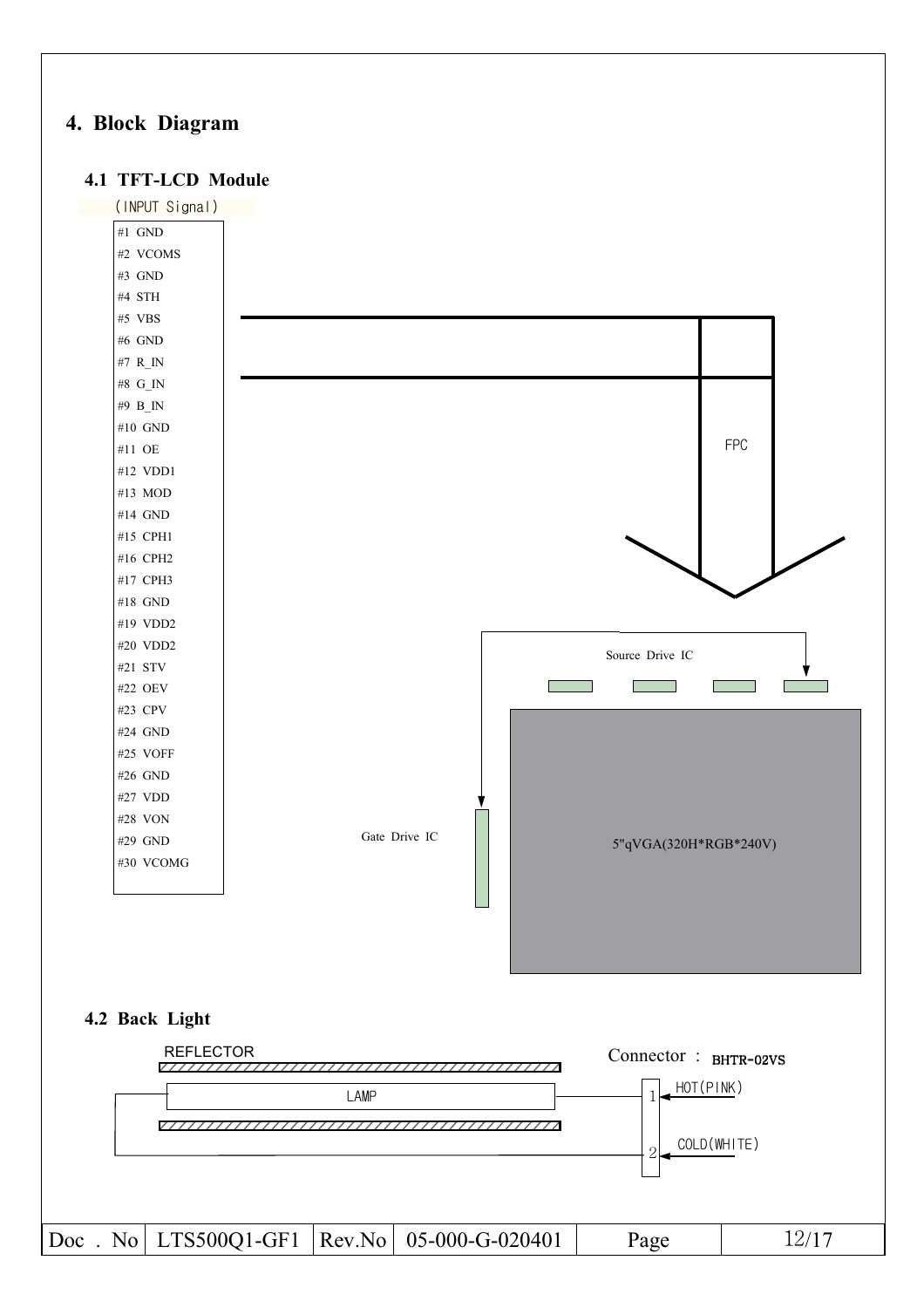## 5. Pixel Format

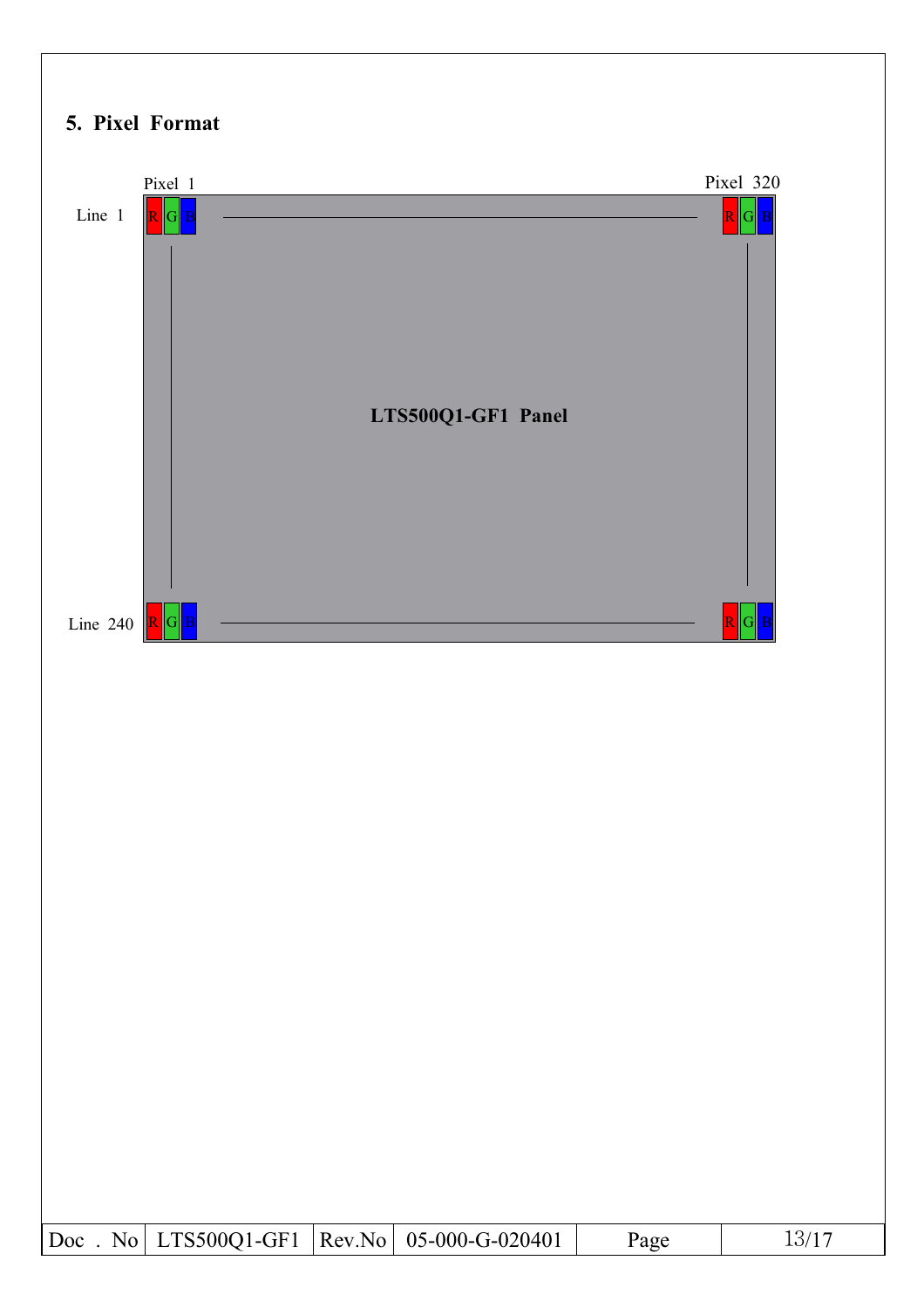## **6. Outline Dimensions**

## **6.1 Module Outline Dimensions**

- Refer to the Next Page.

|  | $ Doc$ . No $ LTS500Q1-GF1 $ $ Rev.No $ 05-000-G-020401 | Page | 14/17 |
|--|---------------------------------------------------------|------|-------|
|  |                                                         |      |       |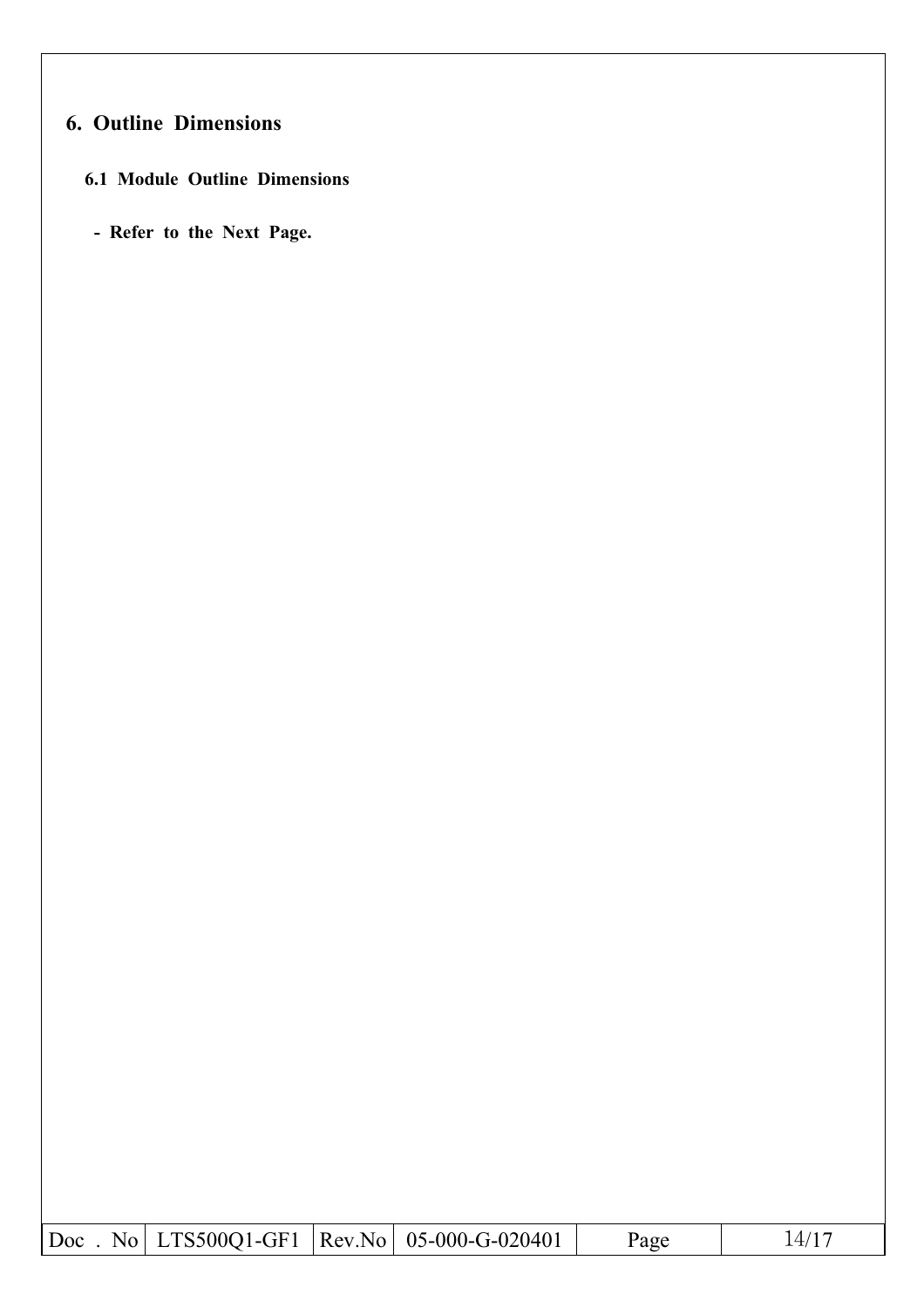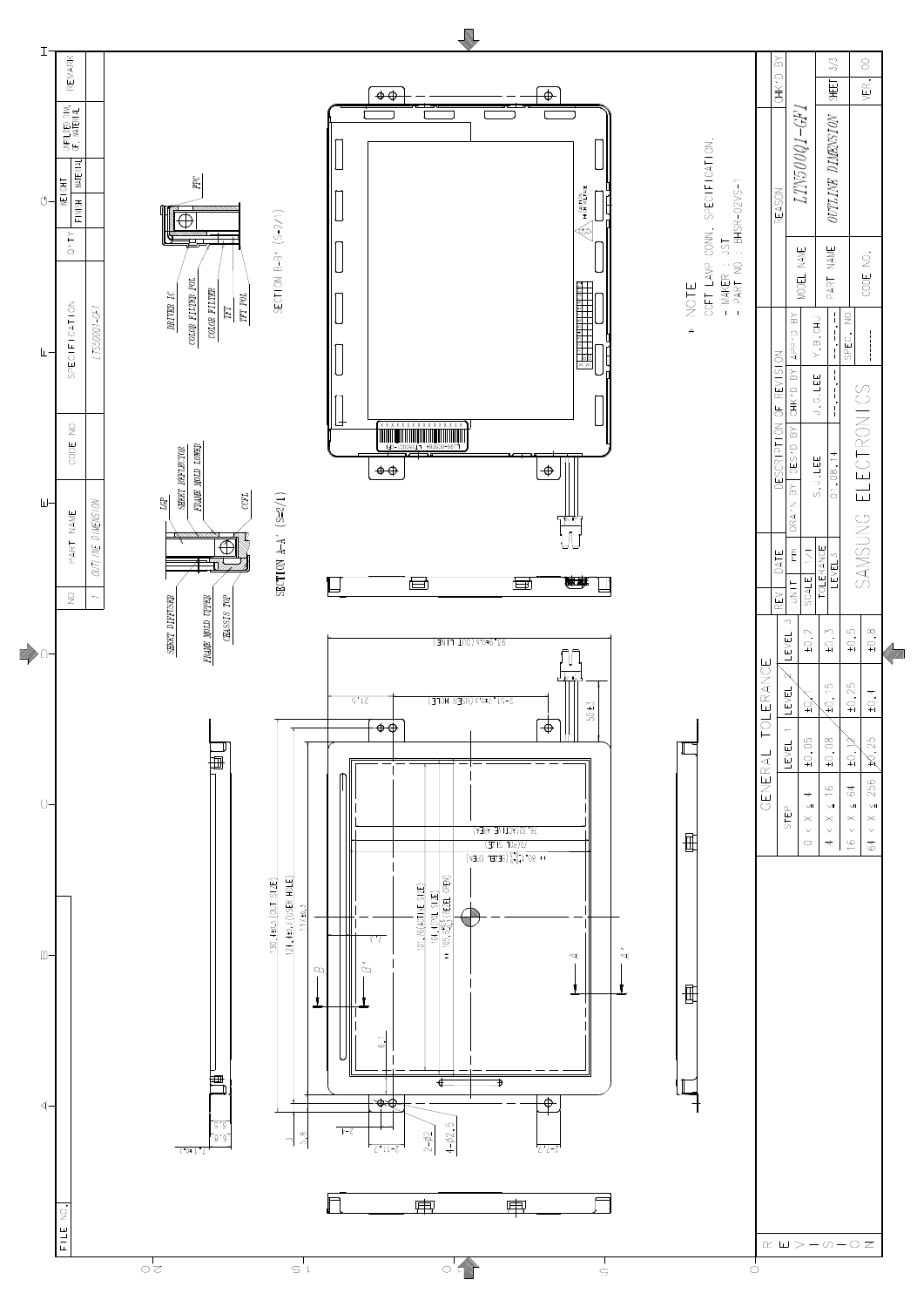#### 7. **General Precautions**

#### 7.1 Handling

- (a) When the module is assembled, it should be attached to the system firmly. Be careful not to twist and bend the module.
- (b) Refrain from strong mechanical shock and  $\ell$  or any force to the module. In addition to damage, this may cause improper operation or damage to the module and back-light unit.
- (c) Note that polarizers are very fragile and could be easily damaged. Do not press or scratch the surface harder than a HB pencil lead.
- (d) Wipe off water droplets or oi, *maneliately*. If you leave the droplets for a long time, Staining and discoloration may occur.
- (e) If the surface of the polarizer is dirty, clean it using some absorbent cotton or soft cloth
- (f) The desirable cleaners are water, IPA(Isopropyl Alcohol) or Hexane. Do not use Ketone type materials (ex. Acetone), Ethyl alcohol, Toluene, Ethyl acid or Methyl chloride. It might permanent damage to the polarizer due to chemical reaction.
- (g) If the liquid crystal material leaks from the panel, it should be kept away from the eyes or mouth. In case of contact with hands, legs or clothes, it must be washed away thoroughly with soap.
- (h) Protect the module from static, it may cause damage to the CMOS Gate Array IC.
- (i) Use finger-stalls with soft gloves in order to keep display clean during the incoming inspection and assembly process.
- (i) Do not disassemble the module.
- (k) Protection film for polarizer on the module shall be slowly peeled off just before use so that the electrostatic charge can be minimized.
- (1) Pins of I/F connector shall not be touched directly with bare hands.